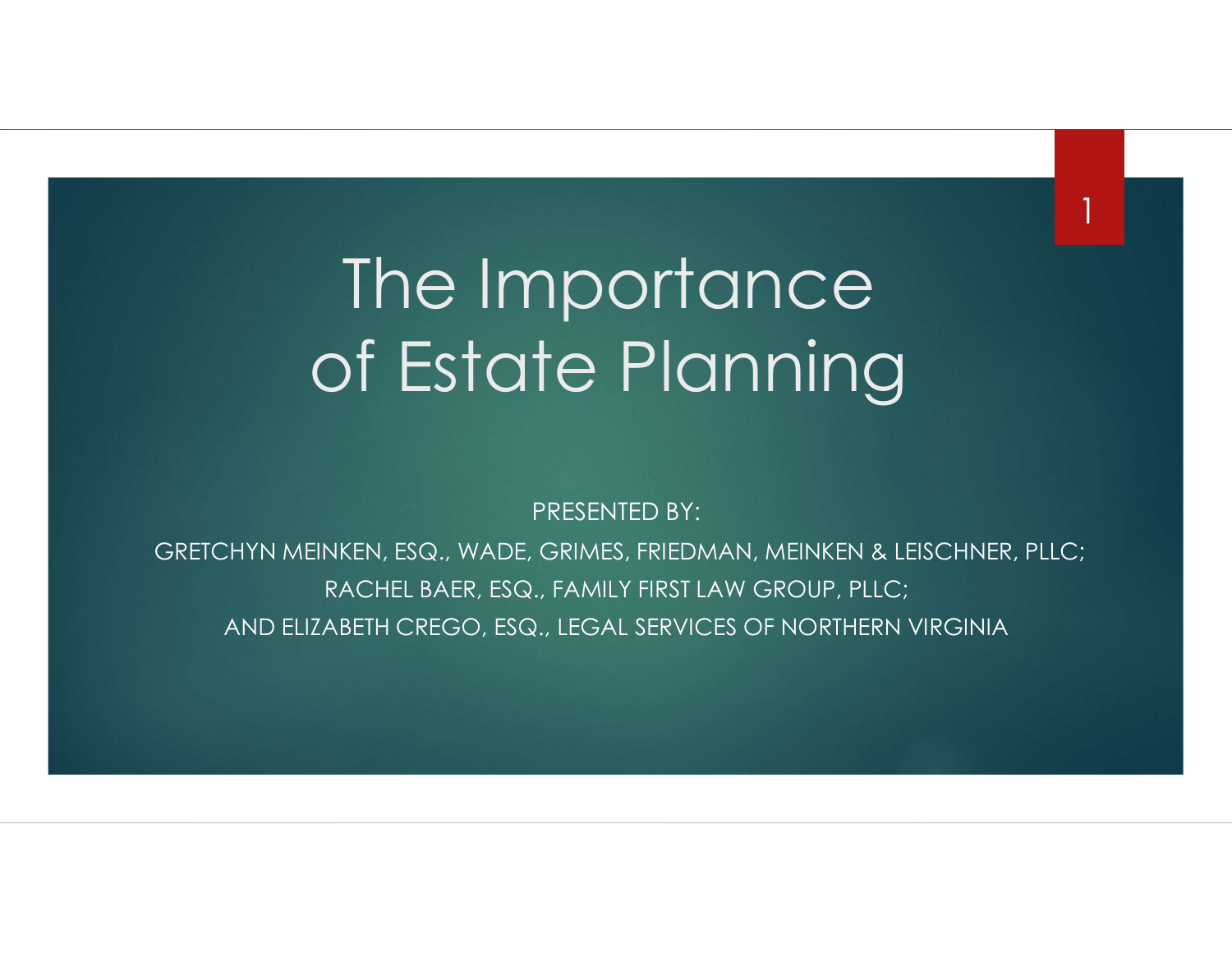

- Inere are three documents that we generally recommend all clients have in place:
	- ▶ Advance Medical Directive
	- General Power of Attorney
	- Last Will and Testament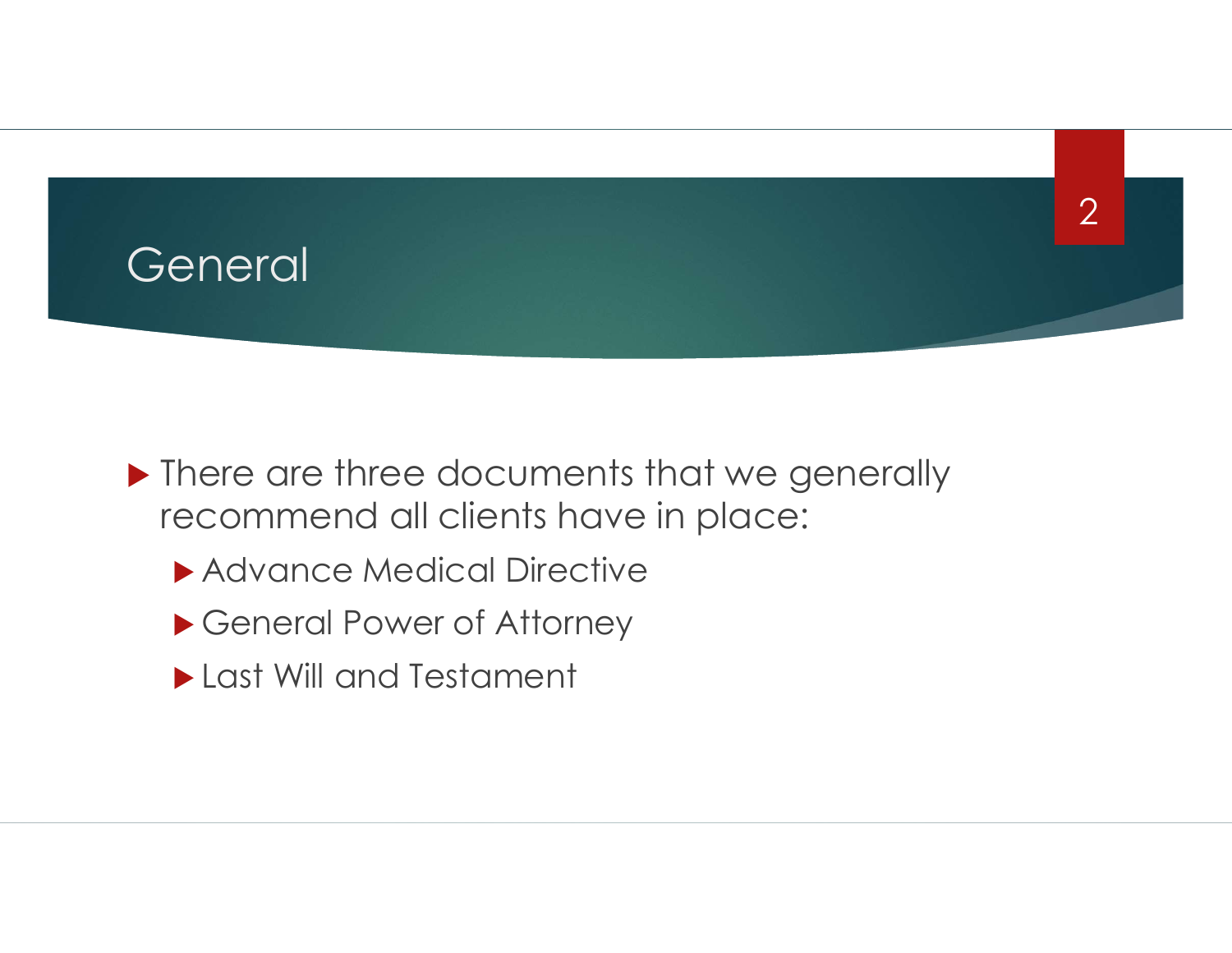## Advance Medical Directive

- ▶ An Advance Medical Directive governs who can make medical decisions on your behalf when you "lack the ability to make an informed decision".
	- $\blacktriangleright$  The determination is typically made by two doctors.
	- Gives your agent the power to handle your medical affairs your agent stands in your shoes.
	- Typically sets forth your preference as to organ donation.
	- **Typically addresses your preference on life-support.**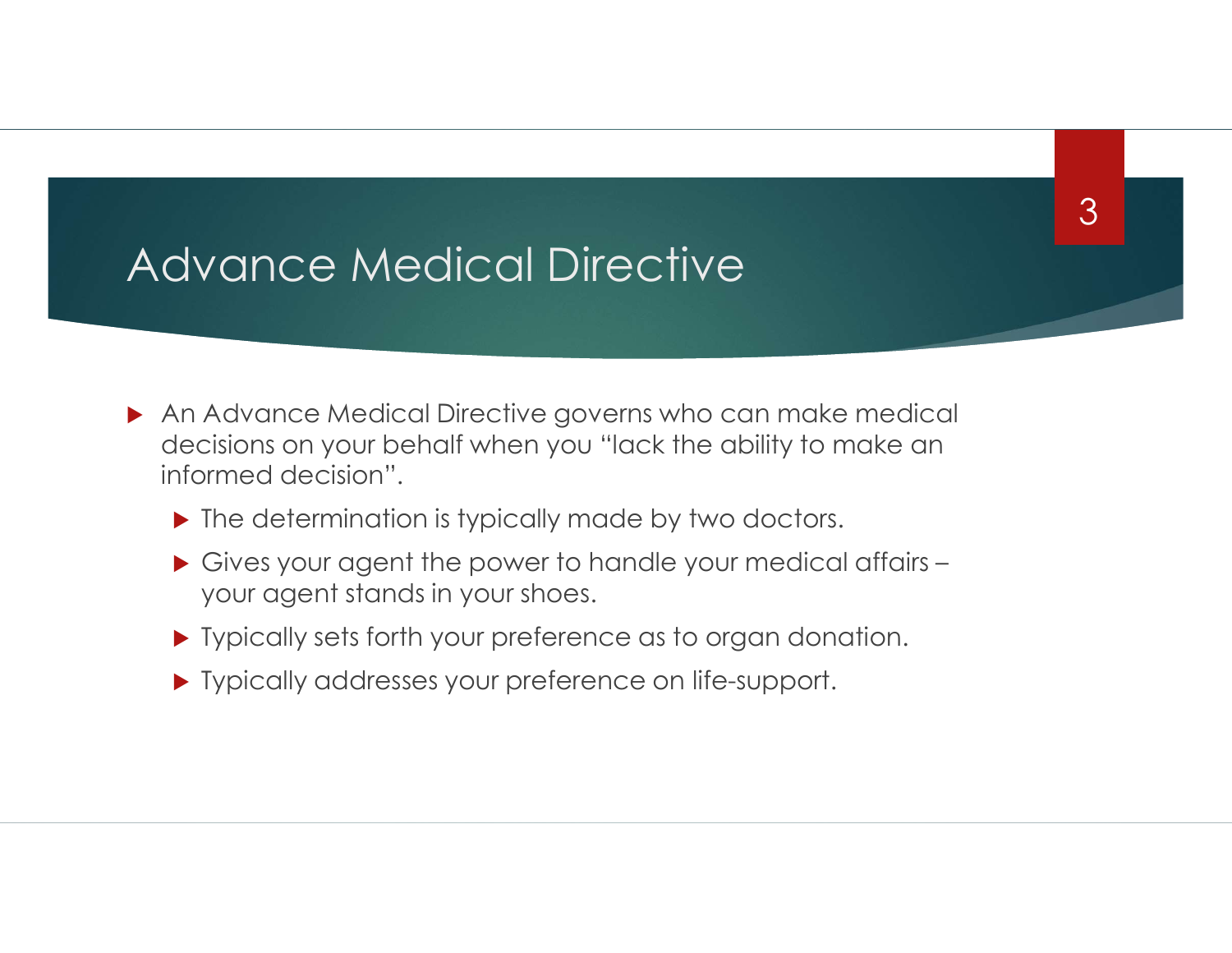## General Power of Attorney

 A General Power of Attorney is sometimes referred to as a Financial Power of Attorney or Durable Power of Attorney.

- **In** This document sets forth who can make financial and business decisions on your behalf.
- Your agent owes a fiduciary duty to act in your best interests.
- Typically goes into effect on signing on not on determination of incapacity.
- Durable means that it is still effective when you lack capacity.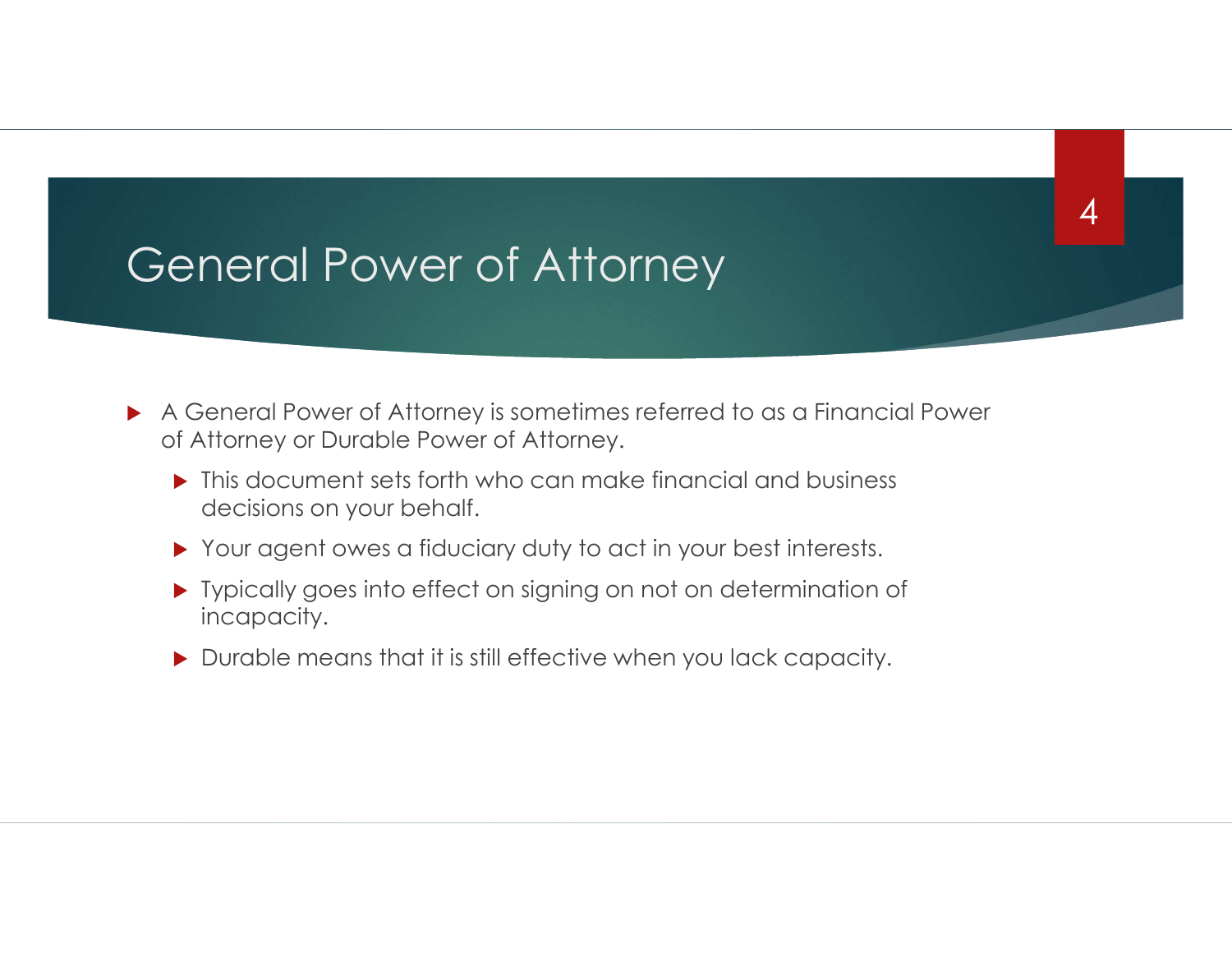### General Power of Attorney, contd.

Power of Attorney with immediate effect:

▶ Your agent can act immediately at any time, whether you are traveling, admitted to a medical facility (even if you are not incapacitated), or simply not available to address your affairs.

- **Ensuring you have a responsible person serving as your agent.**
- Springing Power of Attorney (not recommended):
	- ▶ Does not take effect immediately: requires that you lack capacity.
	- May be difficult to obtain a physician's evaluation on capacity.
	- $\blacktriangleright$  Higher probability of rejection by financial institutions.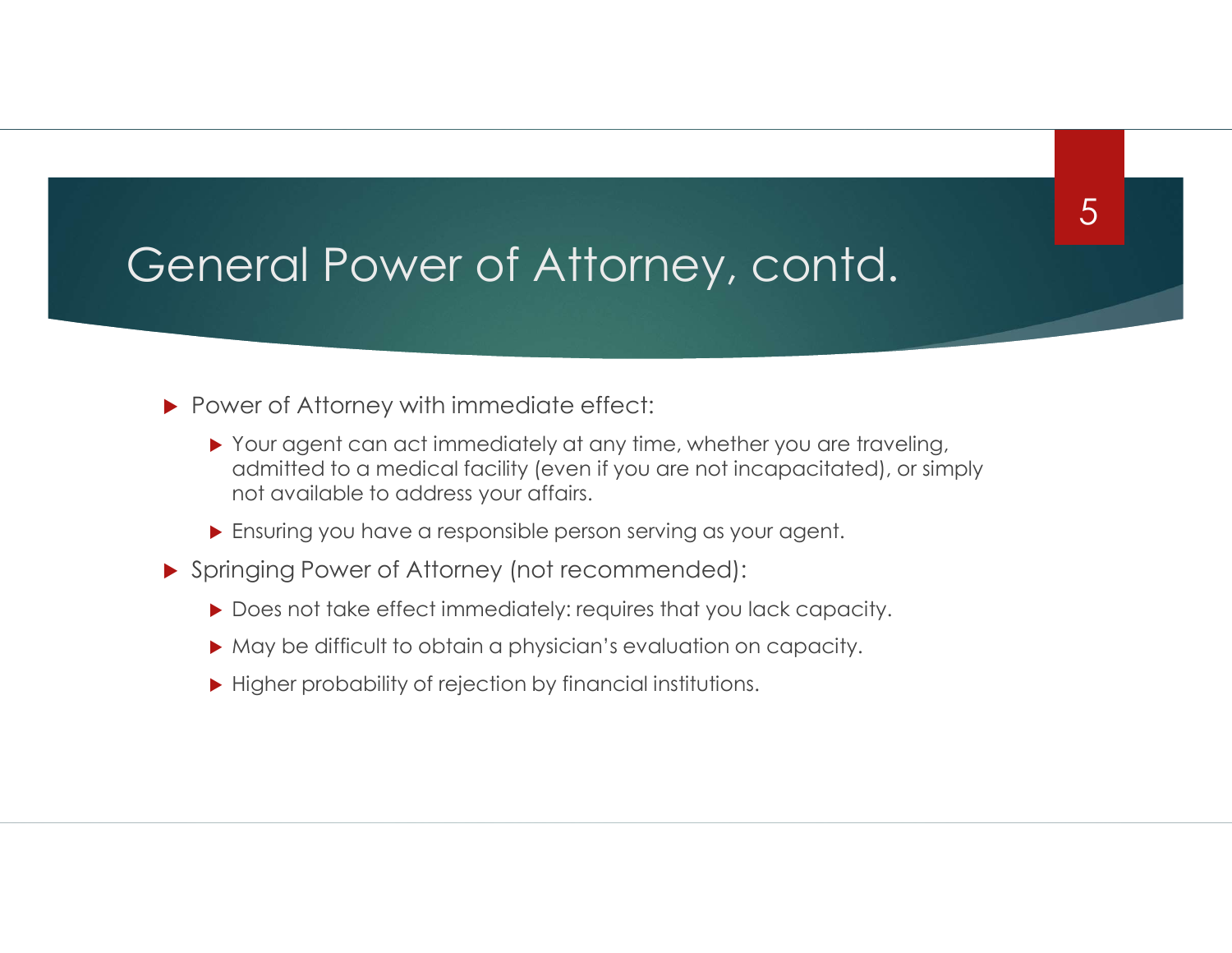## Last Will and Testament

- A Last Will and Testament ("Will") is a written document that is effective upon death and:
	- **> States who receives property after death**
	- **> Typically states burial preferences**
	- Names executor
	- Nominates guardian for minor/disabled children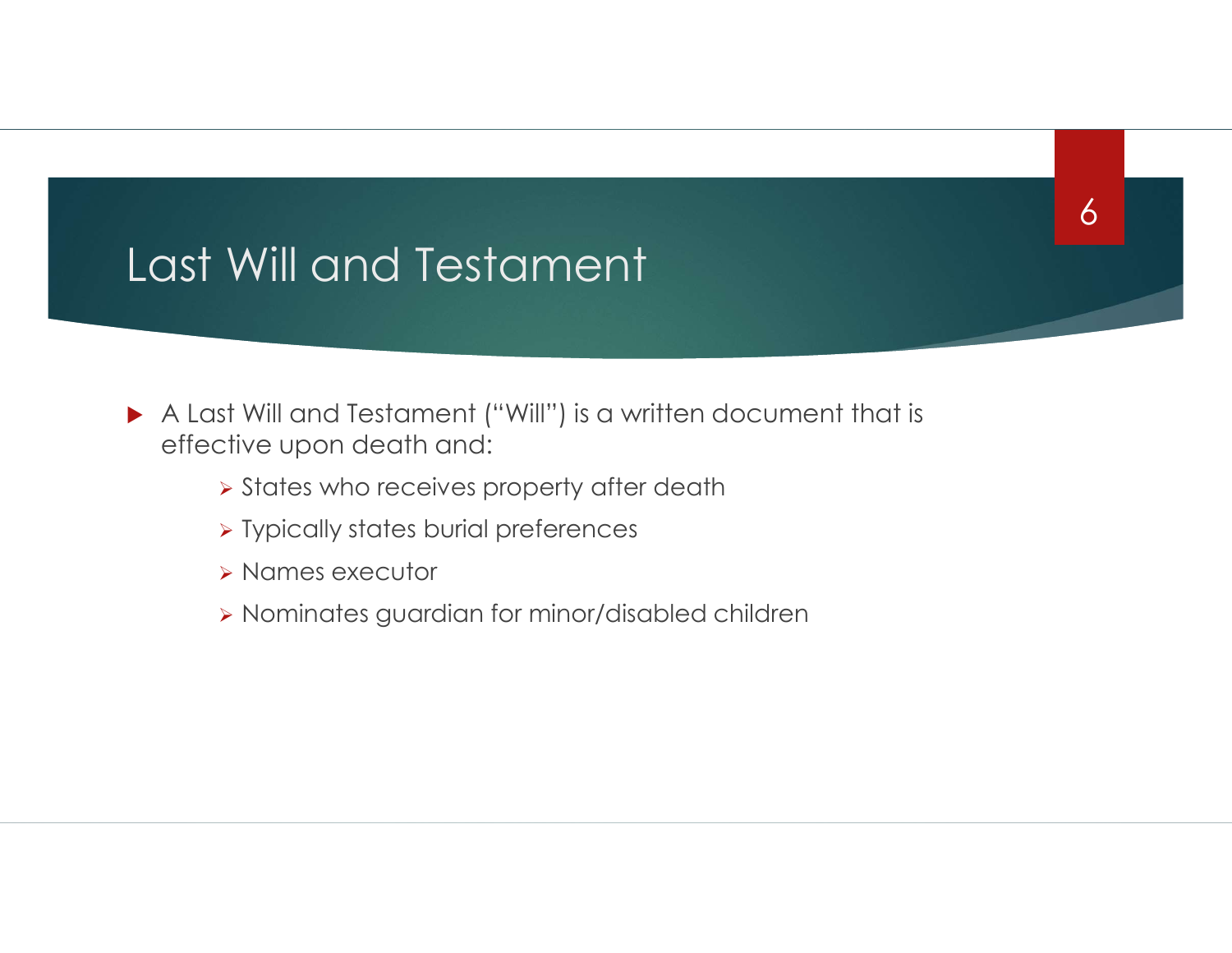## Last Will and Testament, contd.

#### How is it created?

▶ The Last Will and Testament is drafted, ideally by estate planning attorney

- ▶ Testator (person making the will) and witnesses must all be over 18 years and mentally competent
- Will is signed by the Testator in front of two (2) disinterested witnesses and Notary Public, who also sign the Will
- Self-proving affidavit: witnesses attest that the Testator is over 18 years old, Testator signed of own free will, Testator is competent and of sound mind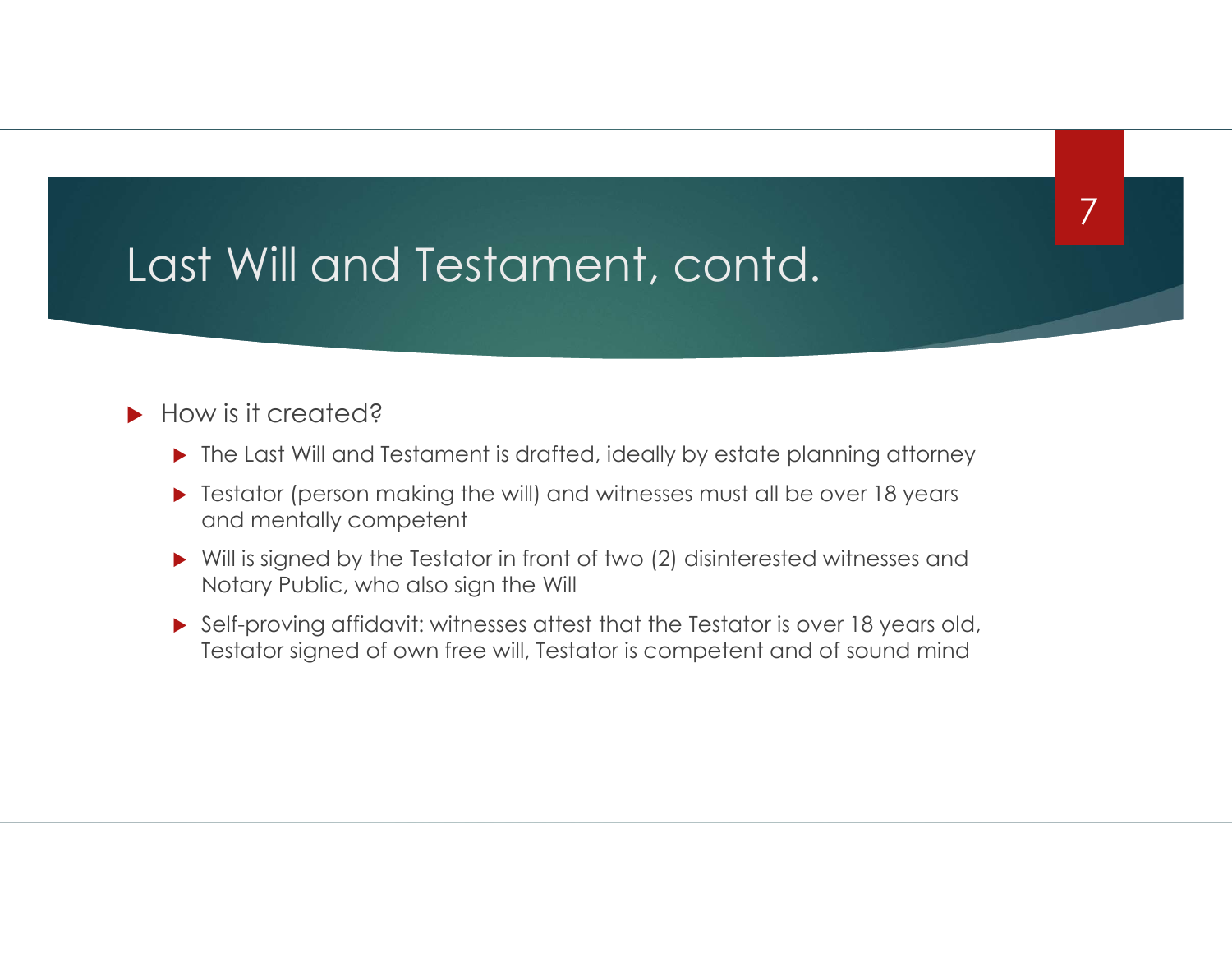## Last Will and Testament, contd.

- 
- Reserved Marketter and Testament Containstance assets on your death.<br>
A Will governs what happens to your <u>probate</u> assets on your death.<br> **Probat**e assets are those that are in your individual name and for which you do <u>n</u> **Probate** assets are those that are in your individual name and for
	- Will and Testament, contd.<br>Will governs what happens to your <u>probate</u> assets on your death.<br>Probate assets are those that are in your individual name and for<br>which you do <u>not</u> have beneficiary designations in place.<br>Non-▶ Non-probate assets are those that either have beneficiary designations or are owned by you with another person with a right **Sof Survivorship Survivorship**<br> **OF SURFORT SURFORT SURFORT SURFORT SURFORT SURFORT SURFORT SURFORT SURFORT SURFORT SURFORT SURFORT SURFORT AND A survivorship. These assets are not governed by the terms of your Will (your** Will (your Will has no control over the disposition of those assets).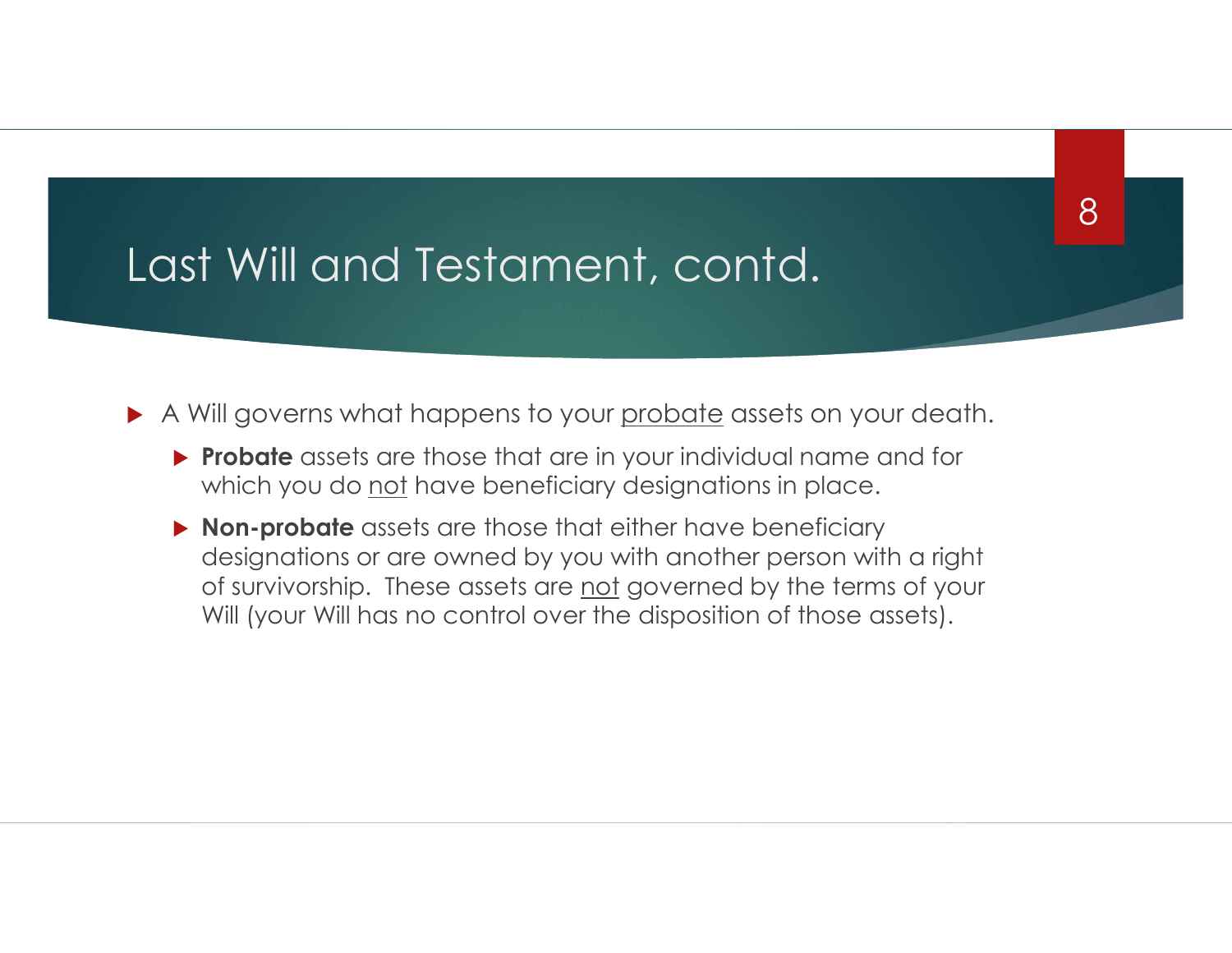## Estate Administration

- Average length of a proceeding is 1.5-2 years.
- ▶ Generally requires the filing of an Inventory and Accounts (generally annually) until all assets have been distributed.
- ▶ Costly process between the court fees, attorneys' fees (typically your executor will hire professional counsel), and sometimes surety bond fees.
- Difficulties arise with minors inheriting outright under a Will.
- Your Will and probate assets become public record.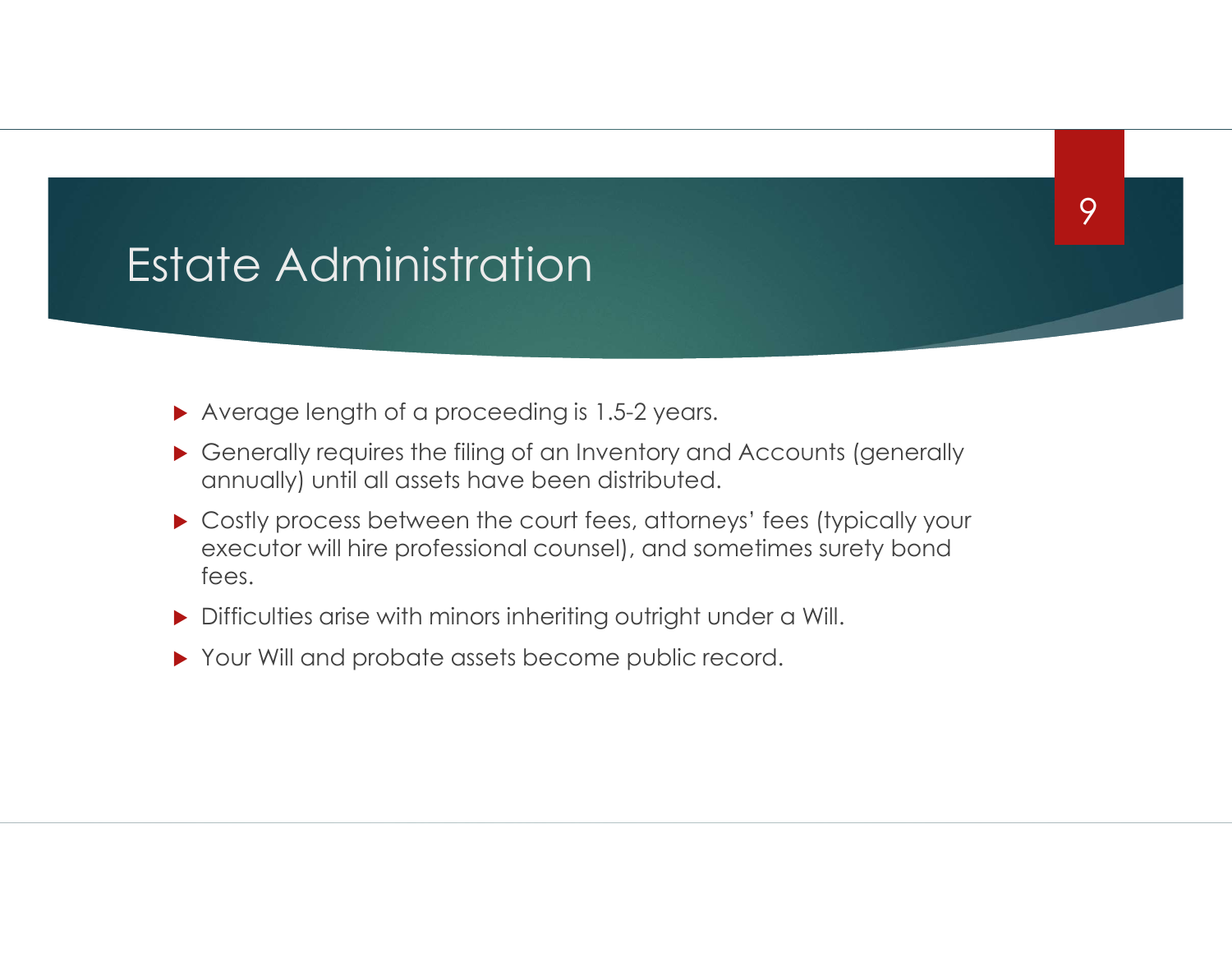## Avoiding Probate

- **There are several ways to avoid some or all of your assets going through the probate** process.
- Revocable Trust
- ▶ The Trust is an *inter vivos trust, which means that it comes into being when you sign the trust document.* It uses your SSN, so any income earned by an asset in your Trust is generally reported on your 1040. A Trust is general ways to avoid some or all of your assets going through the probate<br>process.<br>
A Trust is an inter vivos trust, which means that if comes into being when you sign<br>
the frust is an inter vivos trust, which

- Since the document is revocable, you can change it so long as you have capacity.
- Your financial advisor and estate planning attorney should be involved with asset retitling and beneficiary designations to help ensure that probate is avoided.
- The Will generally states any assets not in the trust or without beneficiary designations be transferred into the Trust, so that the Trust governs the ultimate distribution.
-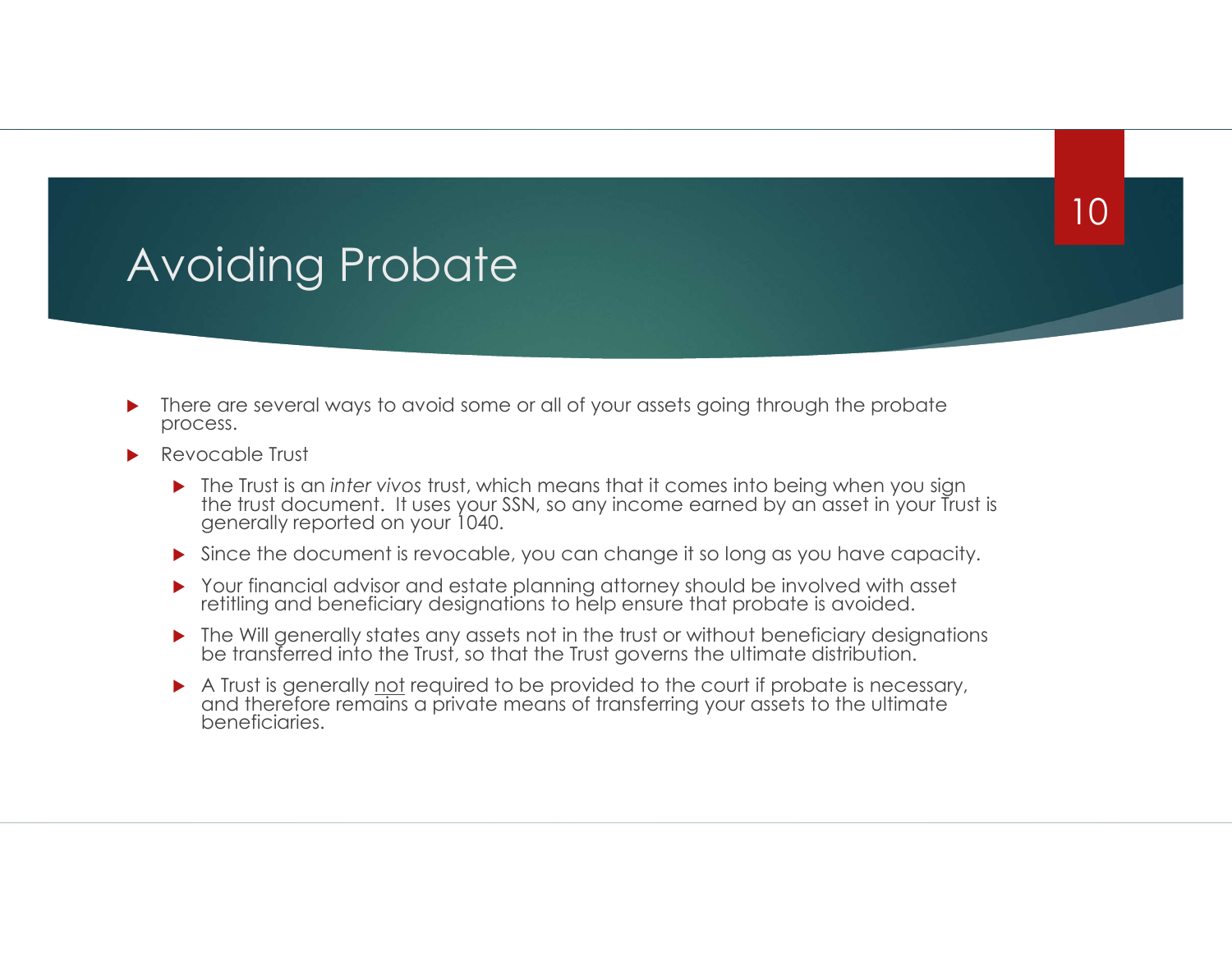#### 11

## Avoiding probate, contd.

#### Duint Ownership with Right of Survivorship

- The asset (such as a bank account or real estate) becomes the sole property of the other owner when you die without any other action being necessary.
- ▶ Lacks protection against the joint owner using the money during your life.
- **Often used by couples.**
- If sole goal is to give joint owner ability to help you manage finances, then consider giving them authority with a general power of attorney instead.
- If sole goal is to allow for a quick transfer after you die, then consider using a beneficiary form instead.
- Beneficiary forms
	- **Transfers the asset directly to the beneficiary upon your death.**
	- Can transfer assets into a trust.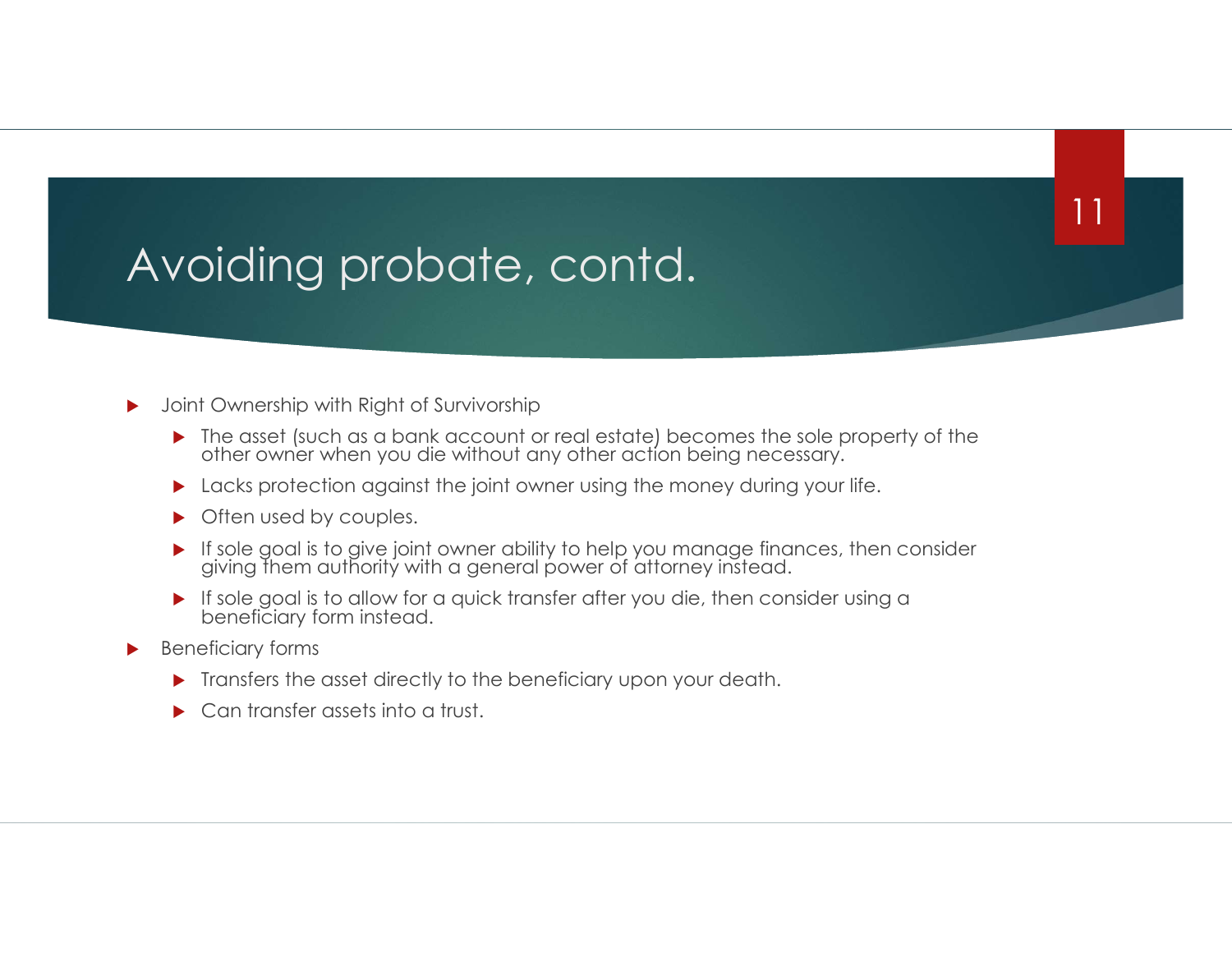# Issues with Minors Inheriting Directly<br>Inheriting Directly Inheriting under a Trust<br>In the state of the United States of the United States of the United States of the United States of the United

- Minors inherit directly when they are named as beneficiaries on assets, someone dies without a will, or if a will names the minor, rather than a trust for the minor's benefit.
- The court and/or financial institution requires the appointment of a legal guardian of the minor's estate. The process varies by jurisdiction, but it is generally expensive.
- In Virginia, the court severely restricts the usage of the funds while under guardianship.
- There are annual accountings required to the court (with annual fees), as well as an annual surety bond for the guardian.
- Unless stated otherwise, the minor inherits the funds outright at the age of 18 (generally in senior year of high school), regardless of the person's maturity.
- $\blacktriangleright$  If it is a revocable Trust, then the court generally has no involvement.
- If it is a testamentary trust (a trust contained in your Will, that only goes into effect if the child is under a certain age when you die), then the full probate process is necessary and the trust is subject to court oversight (including accountings) until the trust terminates.
- You decide how the Trustee uses the money for the minor.
- You control when the minor inherits funds outright.
- Assets with beneficiary designations can name the Trust (of which the minor is a beneficiary) to avoiding the minor inheriting directly.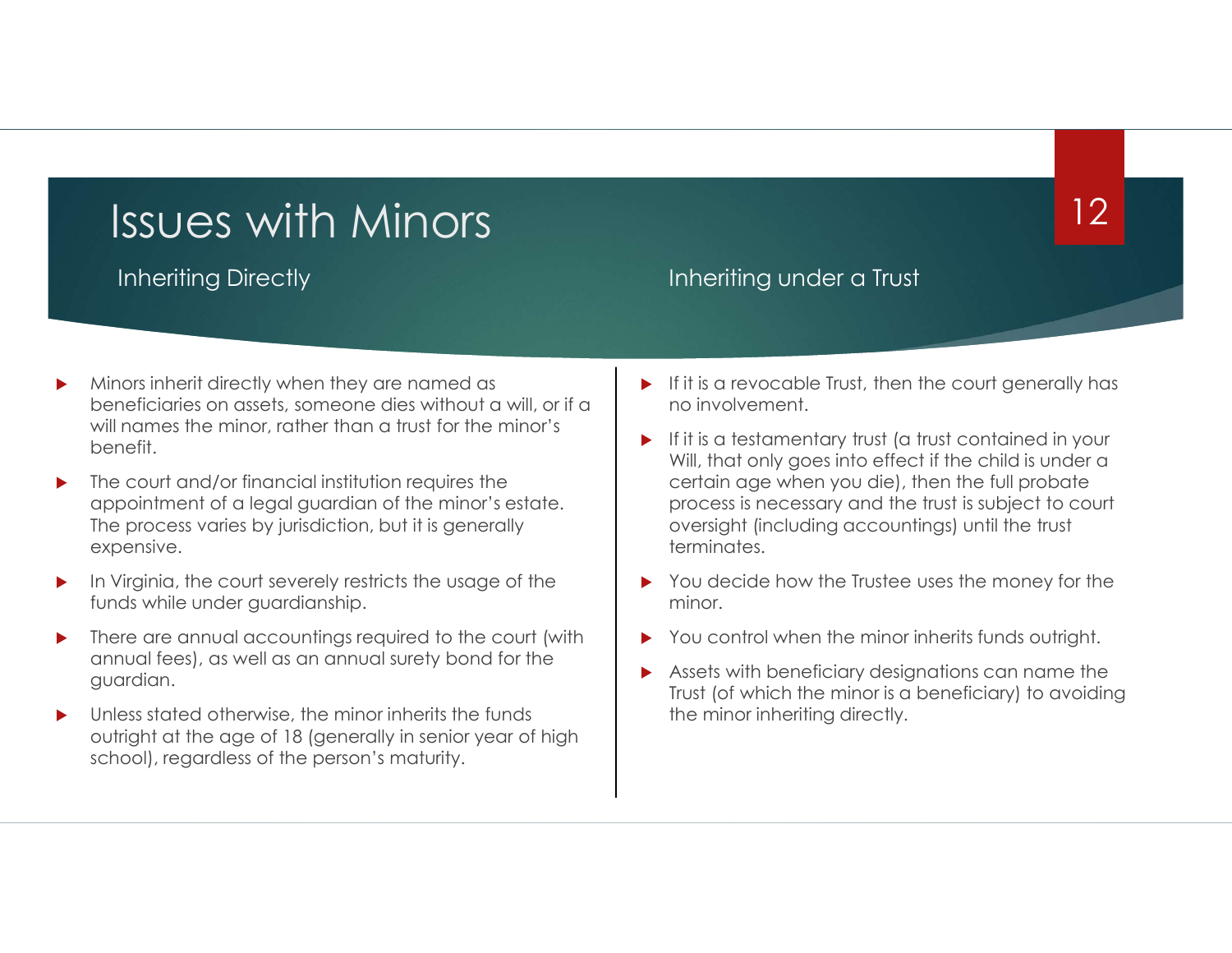# Adult Guardianship/Conservatorship Ult Guardianship/Conservatories<br>on your behalf in the analytic and the set of the set of the set of the set of<br>occurs when you lack capacity and do not have estate planning documents in<br>are refusing to let your agents do w

- What is an adult guardianship/conservatorship proceeding?
	- ▶ Occurs when you lack capacity and do not have estate planning documents in place (or are refusing to let your agents do what they need to do).
	- Someone petitions the court seeking the appointment of a guardianship/conservatorship
- Who pays for this proceeding?
	- You do, so long as the matter was brought in good faith. This includes the petitioner's attorneys' fees, the GAL's fees, and the court fees.
- What happens if a guardian/conservator gets appointed?
	- You lose a number of rights, depending on your capacity issues (vote, marry, drive, etc.).
	- Your guardian/conservator will make decisions concerning your medical care and financial affairs going forward. -generally remains in place until death.
	- The guardian/conservator will generally be required to file annual reports with the court, resulting in annual court fees.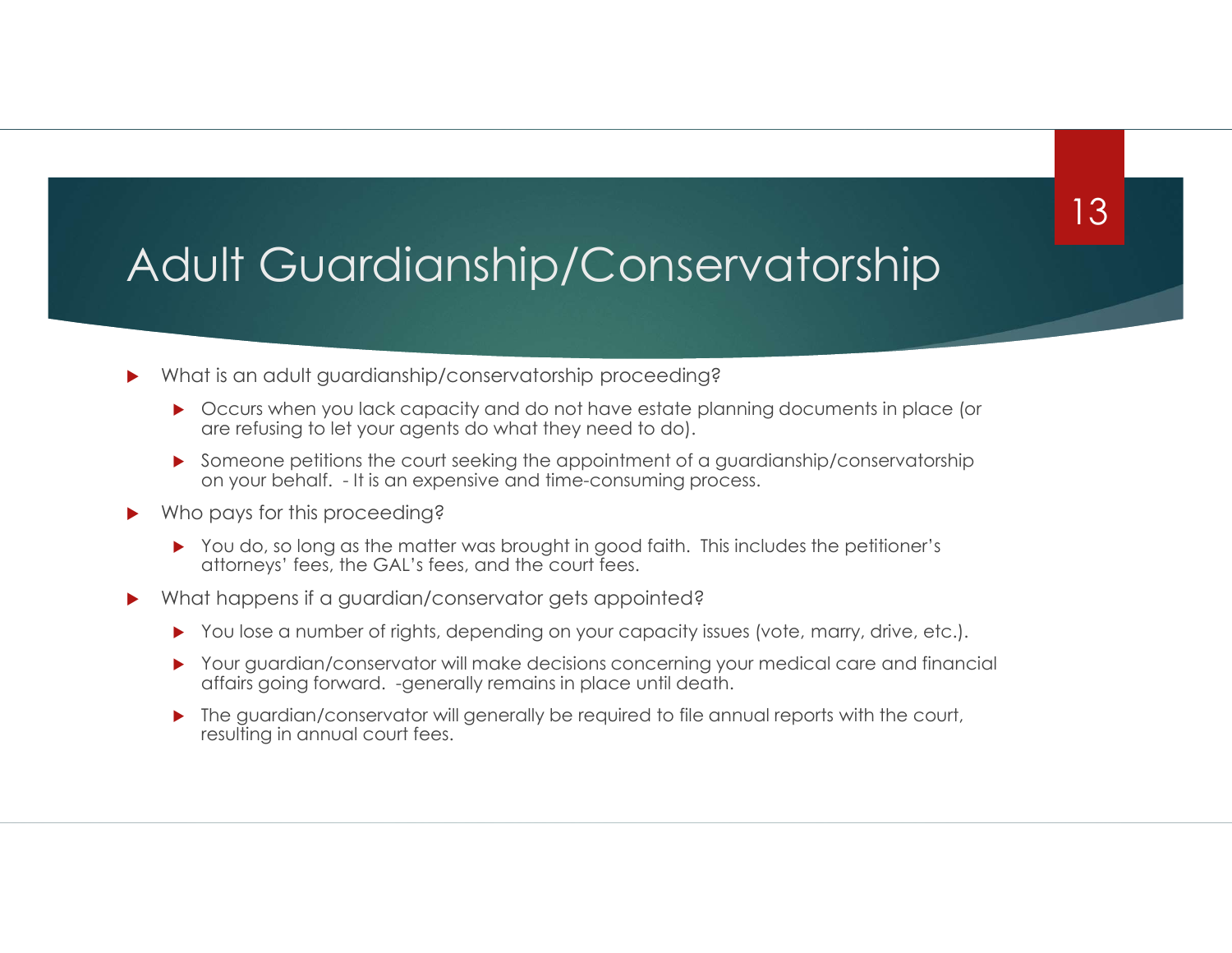## Adult Guardianship/Conservatorship, contd.

- ▶ How can I avoid this type of proceeding?
	- ▶ The best way to avoid it is to have an Advance Medical Directive and General Power of Attorney in place. The court prefers the least restrictive method, and these documents are generally sufficient to handle your affairs without court involvement. This is also the least expensive means of handling your affairs.
	- A Trust is another document that can ease the likelihood of these proceedings. Any assets held in the trust can be used by the Trustee for your benefit without court involvement (and all the fees that accompany these kinds of proceedings).
	- ▶ We have seen an uptick in these proceedings in recent years due to the aging population and a lack of proper estate planning.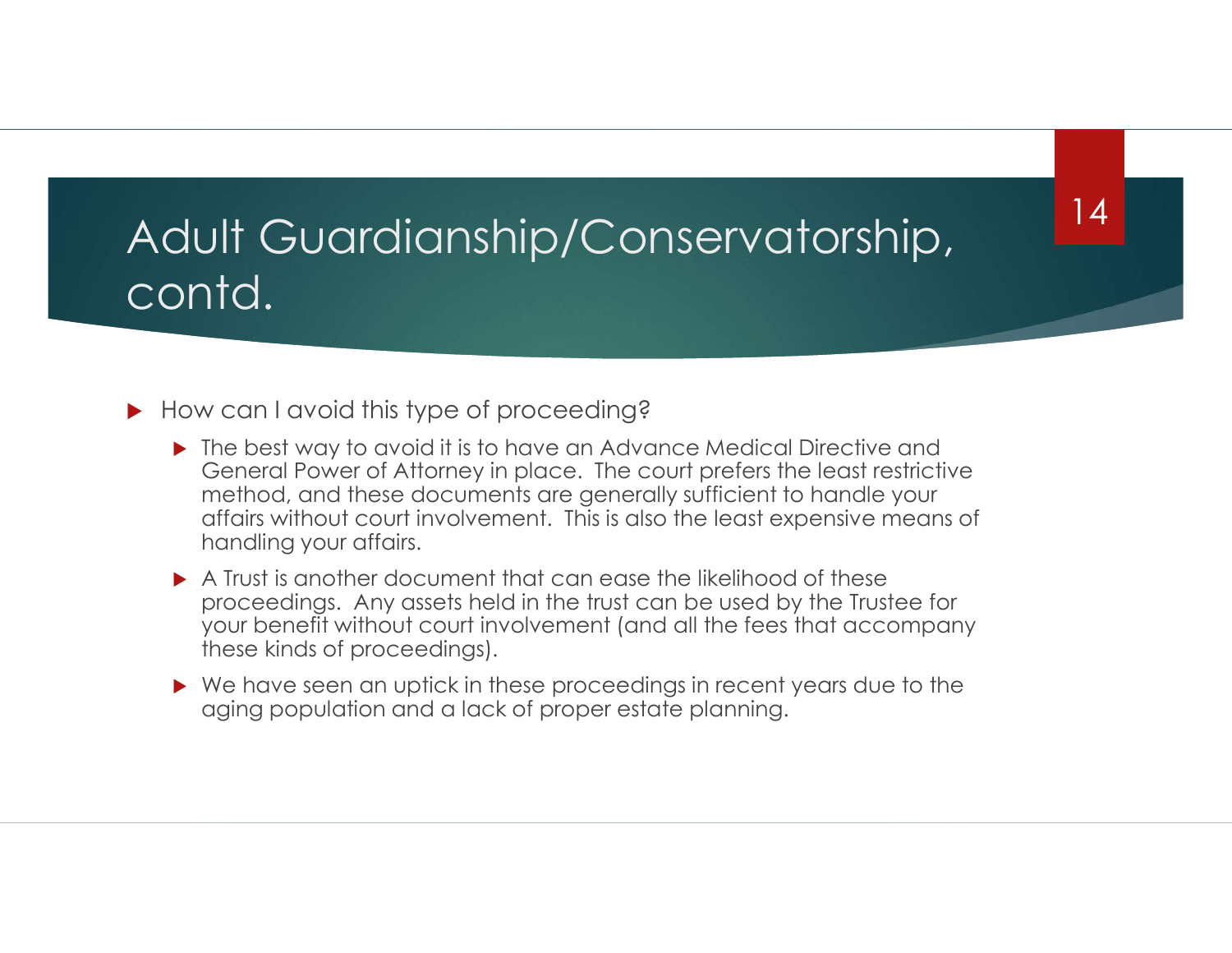## Online Software

- ▶ There are a number of online software companies that offer estate planning services.
- While appearing to be inexpensive, we have seen a number of issues arise from these documents:
	- ▶ The provisions appear to be of the "pick and choose" variety. As most consumers are not familiar with the terms and the interplay amongst the terms, certain language is missing that is needed (which can result in court proceedings) or is inappropriate.
	- ▶ The documents are not drafted based on your particular circumstances, thus certain issues may not be addressed (minors inheriting under a Will; need for a supplemental needs trust; lack of spendthrift provisions; etc.).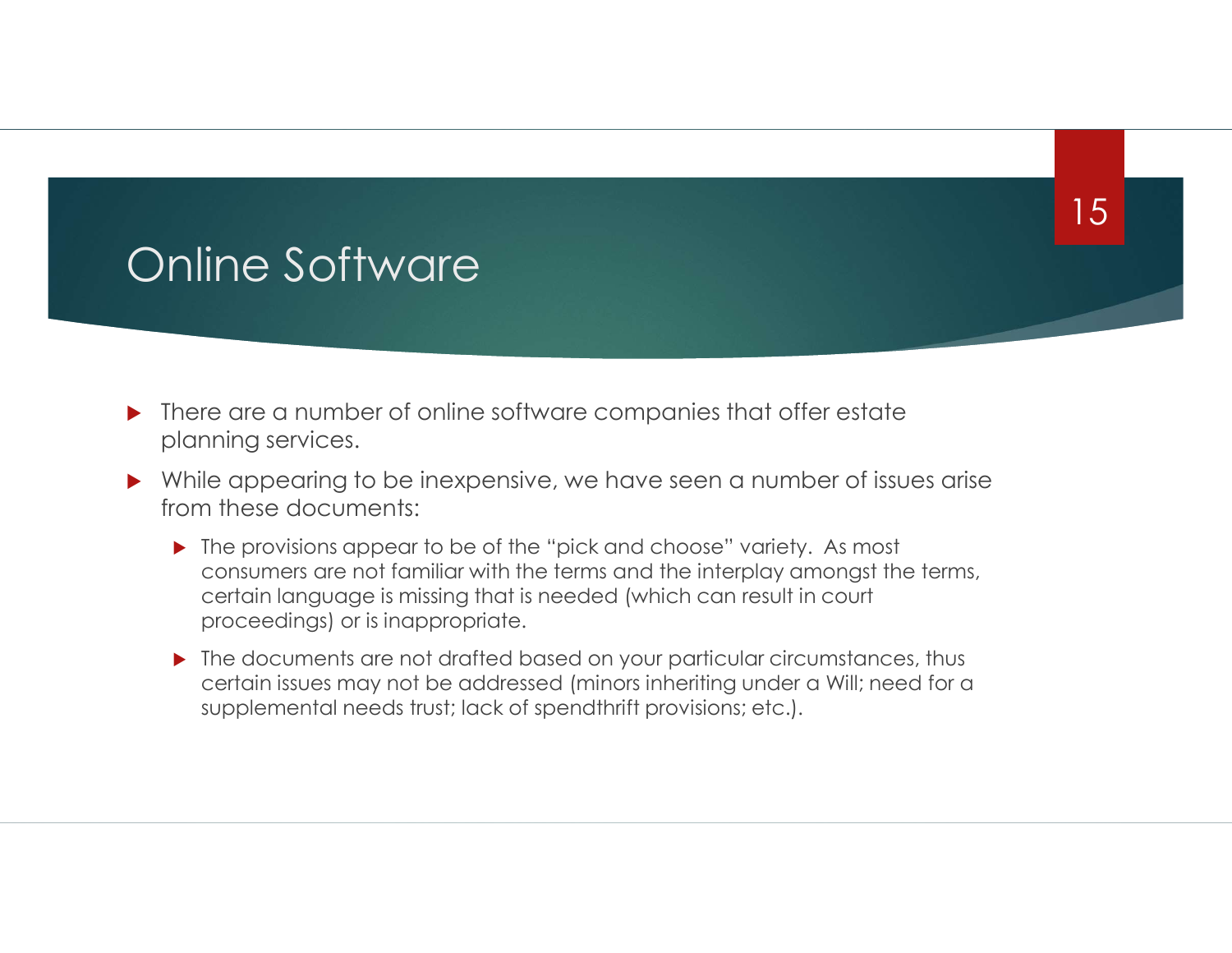## Options for Legal Assistance

- You can hire an attorney to advise you and draft your documents.
	- **Paying for good drafting is less expensive than paying for problems later.**
- - **Limited services (not trusts or complicated estate plans)**
- **Options for Legal Assistance**<br>
Nou can hire an attorney to advise you and draft your documents.<br>
Novig for good drafting is less expensive than paying for problems later.<br>
Numeral services of Northern Virginia (LSNV) f ▶ Eligibility: Low-income persons of all ages, persons with disabilities, or persons 60+ years of age
	- Because of limited resources, LSNV cannot guarantee full service and representation, but advice is available to most who qualify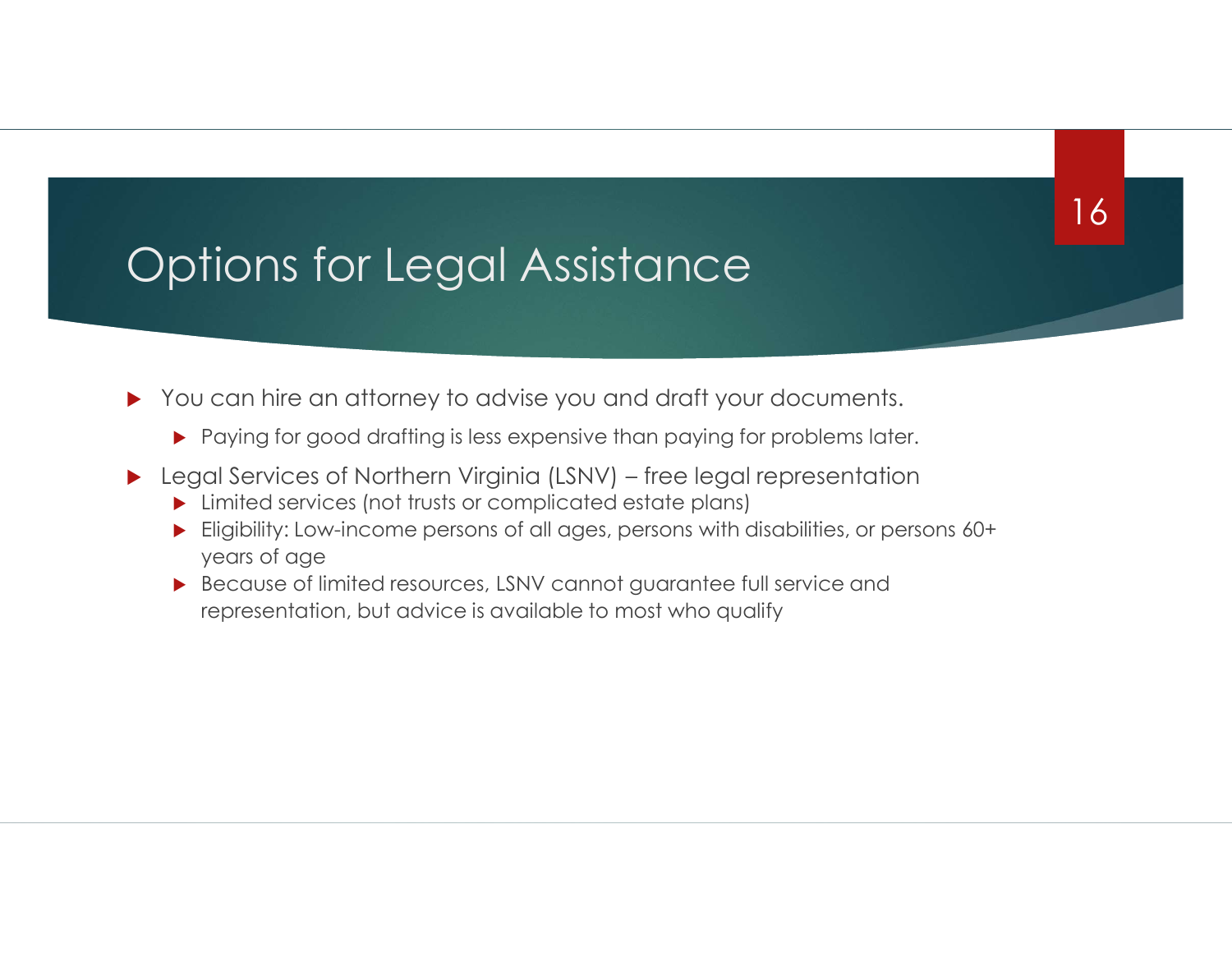## ESTATE PLANNING TAKEAWAY

- Estate Planning is critical for a number of reasons:
- TATE PLANNING TAKEAWAY<br>
IT and the Planning is critical for a number of reasons:<br>
It avoids unintended consequences (distant relatives inheriting your assets happens<br>
Ince of the than tou can imagine).<br>
It is so twit by more often than you can imagine).
	- It sets out who you trust to manage your affairs (you get to pick rather than the court).
- TATE PLANNING TAKEAWAY<br>
state Planning is critical for a number of reasons:<br>
It avoids unintended consequences (distant relatives inheriting your assets happens<br>
more often than you can imagine).<br>
Let not who you trust t to do, and you've structured your plan to minimize the time they would otherwise spend sorting out your affairs.
	- It avoids expensive court proceedings (estate administration, minors inheriting, and guardianship/conservatorship proceedings). It is less expensive to plan than to cleanup!
- This presentation is meant to be a helpful overview of general information and not legal advice to a particular person. Please talk to an attorney about what is right for you.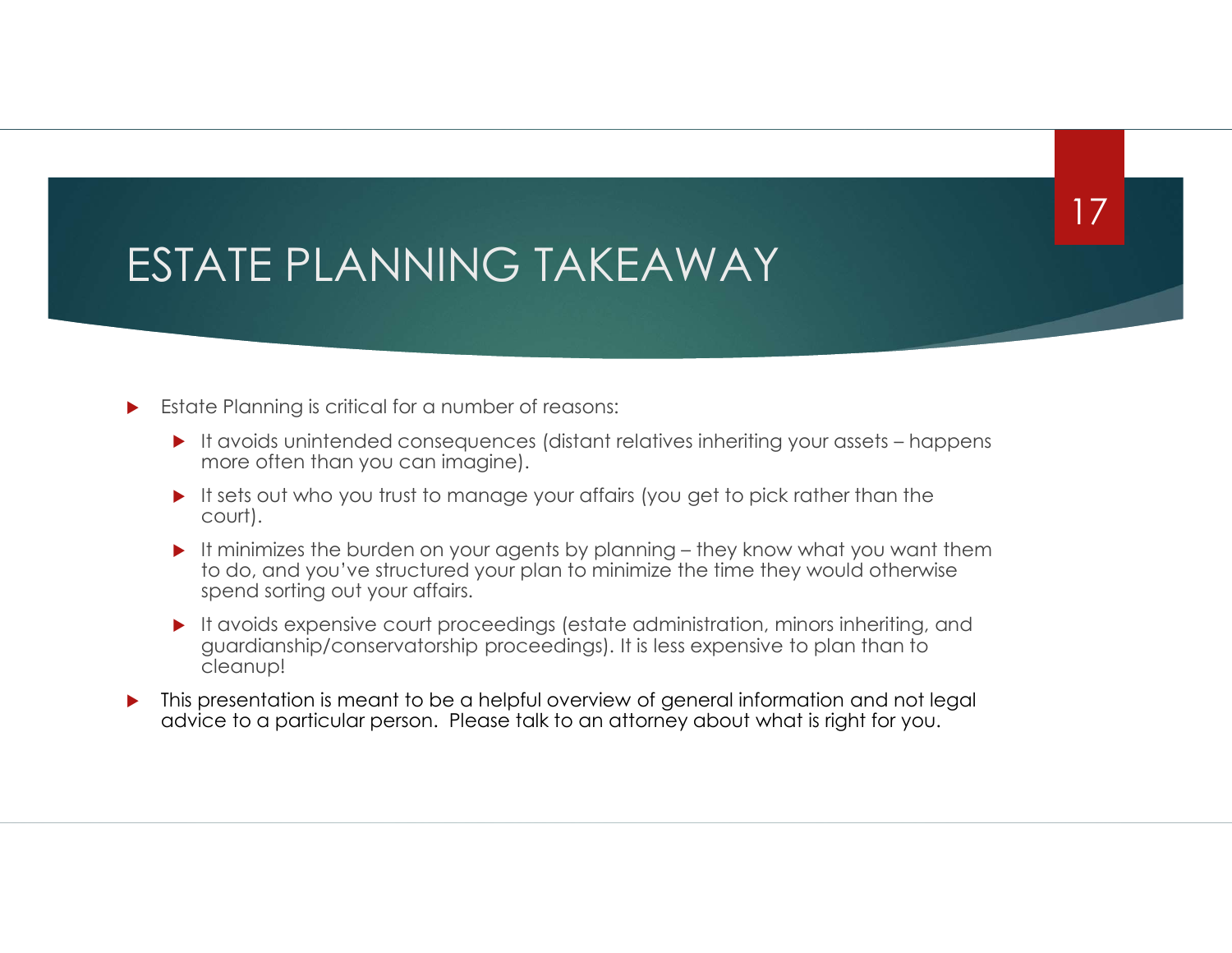## Our Information

Gretchyn Meinken Wade, Grimes, Friedman, Meinken & Leischner, PLLC 616 N. Washington Street Alexandria, VA 22314 tel.: 703.836.9030 email: meinken@oldtownlawyers.com website: www.oldtownlawyers.com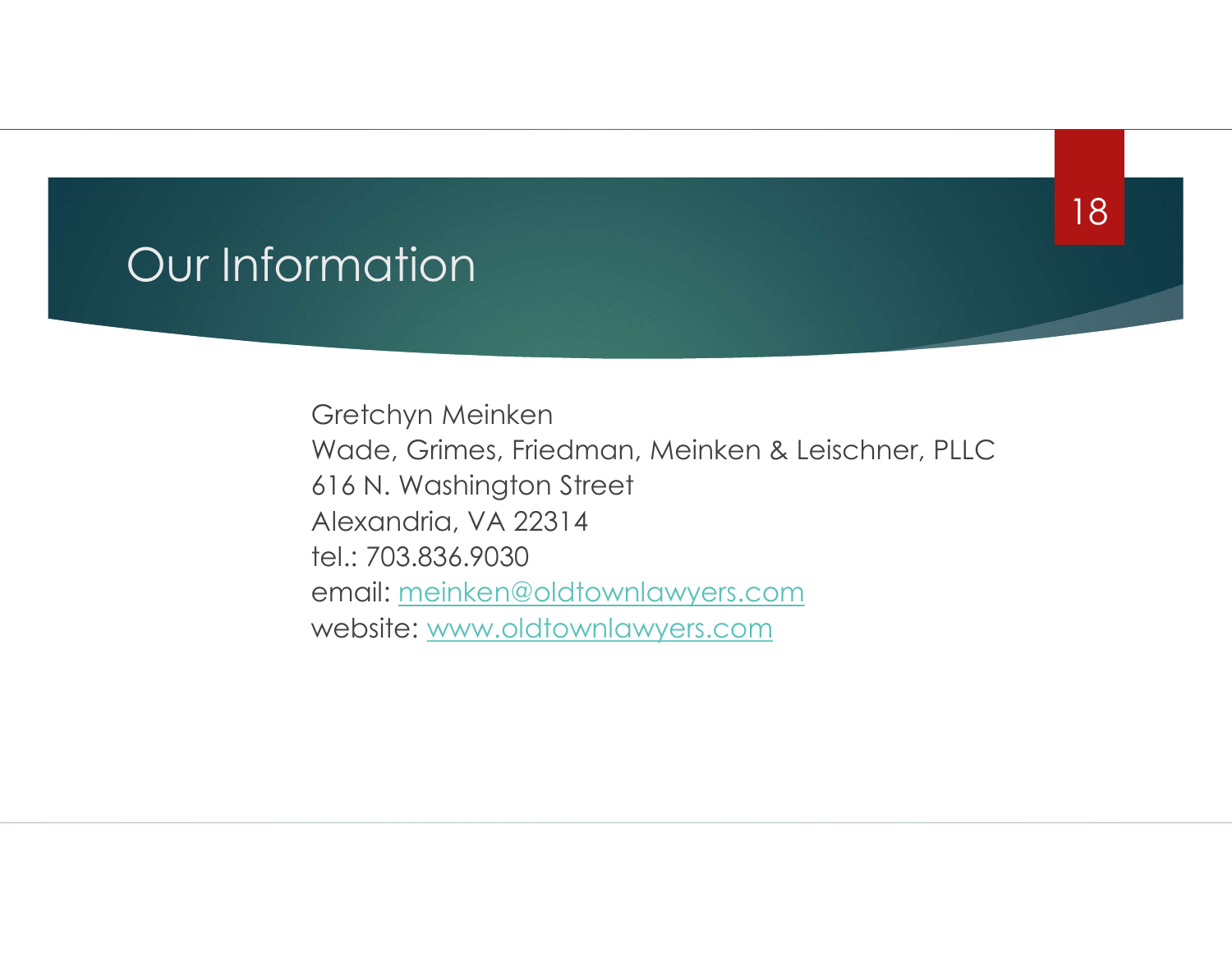## Our Information



Rachel J. Baer, Partner Family First Law Group, PLLC 700 N. Fairfax Street, Suite 220 Alexandria, VA 22314 office: 703.229.2440 direct: 571.255.7570 email: Rachel@FamilyFirst.Law website: www.FamilyFirst.Law